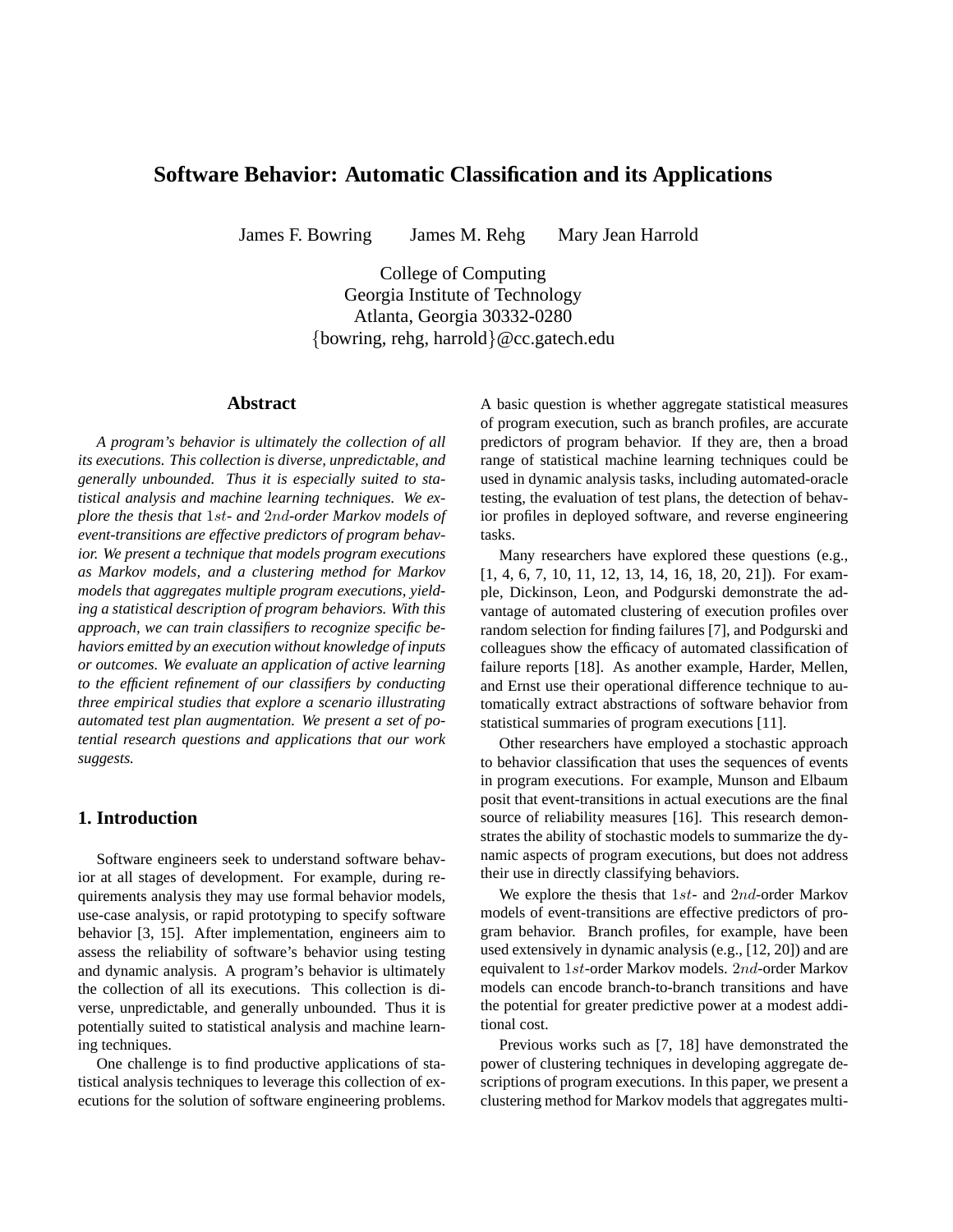

**Figure 1. Building Classifier: Stage 1 - Prepare Training Instances; Stage 2 - Train Classifier.**

ple program executions, yielding a statistical description of program behaviors. With this approach, we can train classifiers to recognize specific behaviors emitted by an execution without knowledge of inputs or outcomes. In particular, these classifiers do not require a distinct failure state to detect failure.

A key question is whether these statistical models can characterize a set of behaviors, such as those induced by a test plan. If they can, then a useful application would be the automatic discovery of new behaviors that were not captured in the test plan. In our application, a classifier identifies program executions with unknown behaviors. These executions are then evaluated and labeled so that they can be used to refine the classifier. This process is known as bootstrapping, and is an example of a class of techniques known as active learning [5]. The ability to identify executions whose behavior is recognized allows us to then characterize a set of executions by evaluating only the subset containing unknown behaviors.

The contributions of this paper are:

- A technique that models program executions as Markov models and automatically clusters them to build classifiers.
- An application of our technique that efficiently refines our classifiers using active learning (bootstrapping) and a demonstration of its advantages with an example of automated test plan augmentation.
- A set of empirical studies that demonstrate that Markov models are good predictors of program behavior and that by clustering Markov models we can train classifiers to recognize unknown behaviors.

## **2. Software Behavior Classification**

Our technique builds a software behavior classifier in two stages. We describe the basic flow of the technique and then we detail and illustrate the algorithms.

#### **2.1. Overview**

Figure 1 shows a data-flow diagram of our technique, which takes as inputs a subject program  $P$ , its test plan, and its behavior oracle, and outputs a Classifier C. P's *test plan* contains test cases that detail inputs and expected outcomes. The *behavior oracle* evaluates an execution  $e_k$  of P induced by test case  $t_k$  and outputs a behavior label  $b_k$ , such as, but not restricted to, "pass" or "fail."

In Stage 1, Prepare Training Instances, the technique *instruments* P to get  $\hat{P}$  so that as  $\hat{P}$  executes, it records event-transition profiles. An *event-transition* is a transition from one program entity to another; types of 1st*-order* event-transitions include branches (source statement to sink statement), method calls (caller to callee), and definitionuse pairs (definition to use); one type of 2nd*-order* eventtransition is branch-to-branch. An *event-transition profile* is the frequency with which an event-transition occurred. For each execution  $e_k$  of  $\hat{P}$  with test case  $t_k$ , the behavior oracle uses the outcome specified in  $t_k$  to evaluate and label  $e_k$ . This produces a *training instance*—consisting of  $e_k$ 's eventtransition profile and its behavior label—that is stored in a database.

In Stage 2, Train Classifier, the technique first groups the training instances by the distinct behavior labels  $b_1, \ldots, b_n$ generated by the behavior oracle. For example, if the behavior labels are "pass" and "fail," the result is two behavior groups. Then, the technique converts each training instance in each group to a 1st-order discrete-time Markov model (hereafter referred to as a Markov model). Markov models can encode any order event-transitions, such as our 1st and 2nd-order event-transitions. The technique uses a machinelearning paradigm, called passive training, to train one classifier  $C_{b_k}$  per behavior group  $b_k$ . (In *passive training*, the classifier trains on all instances with which it is presented.) Finally, the technique assembles the behavior group classifiers,  $C_{b_1}, \ldots, C_{b_n}$  to assemble the classifier C for P. Be-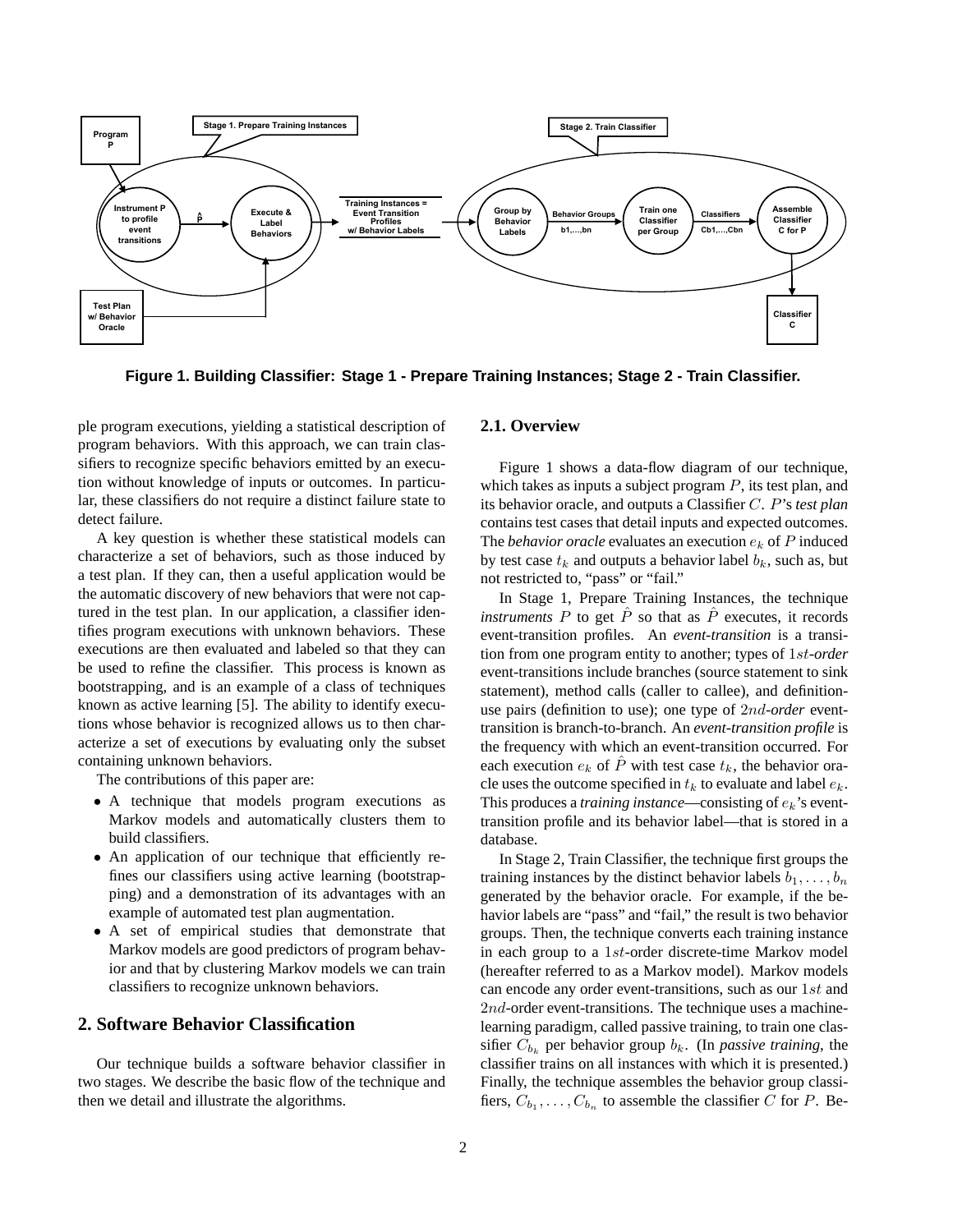

**Figure 2. Markov models from profiles.**

fore exploring the algorithm TRAINCLASSIFIER, shown in Figure 4, we discuss Markov model building.

## **2.2. Building Markov Models**

Central to our technique is the use of Markov models to encode the event-transition profiles produced by Pˆ. *Markov models* capture the time-independent probability of being in state  $s_1$  at time t+1 given that the state at time t was  $s_0$ .

The event-transition profiles of an execution represent the probability of being in state or event  $s_1$  at time t+1 given that the state or event at time t was  $s_0$ . As an example, consider a control-flow graph<sup>1</sup> (CFG). The arcs of a CFG are event-transitions (e.g., branches, loop backedges, or connections to join points). If a node has two branches leaving it and each has an associated profile (or frequency) from an execution e of  $\hat{P}$ , then the probability that each branch was taken in e is a function of their relative frequencies.

To illustrate, consider Figure 2 and its CFG. The branch profiles for an execution  $e_1$  are shown in the labels for each branch. For example, branch B1's profile denotes that it was exercised nine times. A Markov model built from branch profiles is simply the adjacency matrix of the CFG with the the profiles as entries and then normalized by row, as shown in the "Markov Model of Branches" in Figure

Algorithm BUILDMODEL $(S, D, b)$ 

**Input:**  $S = \{s_0, s_1, \ldots, s_n\}$ , a set of states, including a final or exit state,  $D = ((s_{from}, s_{to}, profile), \ldots)$ ,a list of ordered triples for each transition and its profile  $b = a$  string representing a behavior label

**Output:**  $(M, D, b)$ , a Markov model, D and b

- (1)  $M \leftarrow new Array[|S|, |S|]$
- (2) **foreach**  $\{s_{from}, s_{to}, profile\} \in D$ , each  $s \in S$
- (3)  $M[i, j] \leftarrow M[i, j] + profile$
- (4) **for**  $i \leftarrow 0$  **to**  $(|S|-1)$
- (5)  $rowSum \leftarrow \sum_{j=0}^{|S|-1} M[i, j]$
- (6) **if**  $rowSum > 0$
- (7) **for**  $j \leftarrow 0$  **to**  $(|S| 1)$
- (8)  $M[i, j] \leftarrow M[i, j] / rowSum$
- (9)  $return (M, D, b)$

#### **Figure 3. Algorithm to build model.**

2. A Markov model of one possibility for the 2nd-order branch-to-branch transitions is also shown in Figure 2. For example, in the "Markov Model of Branch-to-Branch", B4 is followed by  $B1$  five times and by  $B2$  one time for a total of six branch-to-branch transitions emanating from B4.

We present algorithm BUILDMODEL, shown in Figure 3 as an example implementation of this transformation. BUILDMODEL constructs a behavior model  $M$  as a matrix representation of a Markov model from execution profiles.

BUILDMODEL has three inputs:  $S, D, b$ . S is a set of states that identify the event-transitions. D contains the event-transitions and their profiles stored as ordered triples, each describing a transition from a state  $s_{from}$  to a state  $s_{to}$  with the corresponding profile:  $(s_{from}, s_{to}, profile)$ . b is the behavior label for the model. The output  $(M, D, b)$ is a triple of the model, the profile data, and the label. In line  $(1)$ , the matrix M for the model is initialized using the cardinality of  $S$ . In lines (2-3), each transition in  $D$  that involves states in  $S$  is recorded in  $M$ . In lines (4-8) each row in matrix  $M$  is normalized by dividing each element in the row by the sum of the elements in the row, unless the sum is zero.

For the execution  $e_1$  shown in Figure 2, the inputs to BUILDMODEL for 1st-order event-transitions are then:

- $S = \{Entry, p0, s0, s1, s2, exit\}$
- $D = ((Entry, p0, 1), (p0, Ext, 1), \ldots, (s0, s2, 6))$
- $b =$  "pass", for instance

The inputs to BUILDMODEL for 2nd-order eventtransitions are:

- $S = \{EntryArc, B1, B2, B3, B4, exit\}$
- $D = ((EntryArc, B1, 9), \ldots, (B4, B2, 1))$
- $b =$  "pass", for instance

In each case, the output component  $M$  is the corresponding Markov model shown in Figure 2.

<sup>&</sup>lt;sup>1</sup>A *control-flow graph* is a directed graph in which nodes represent statements or basic blocks and edges represent the flow of control.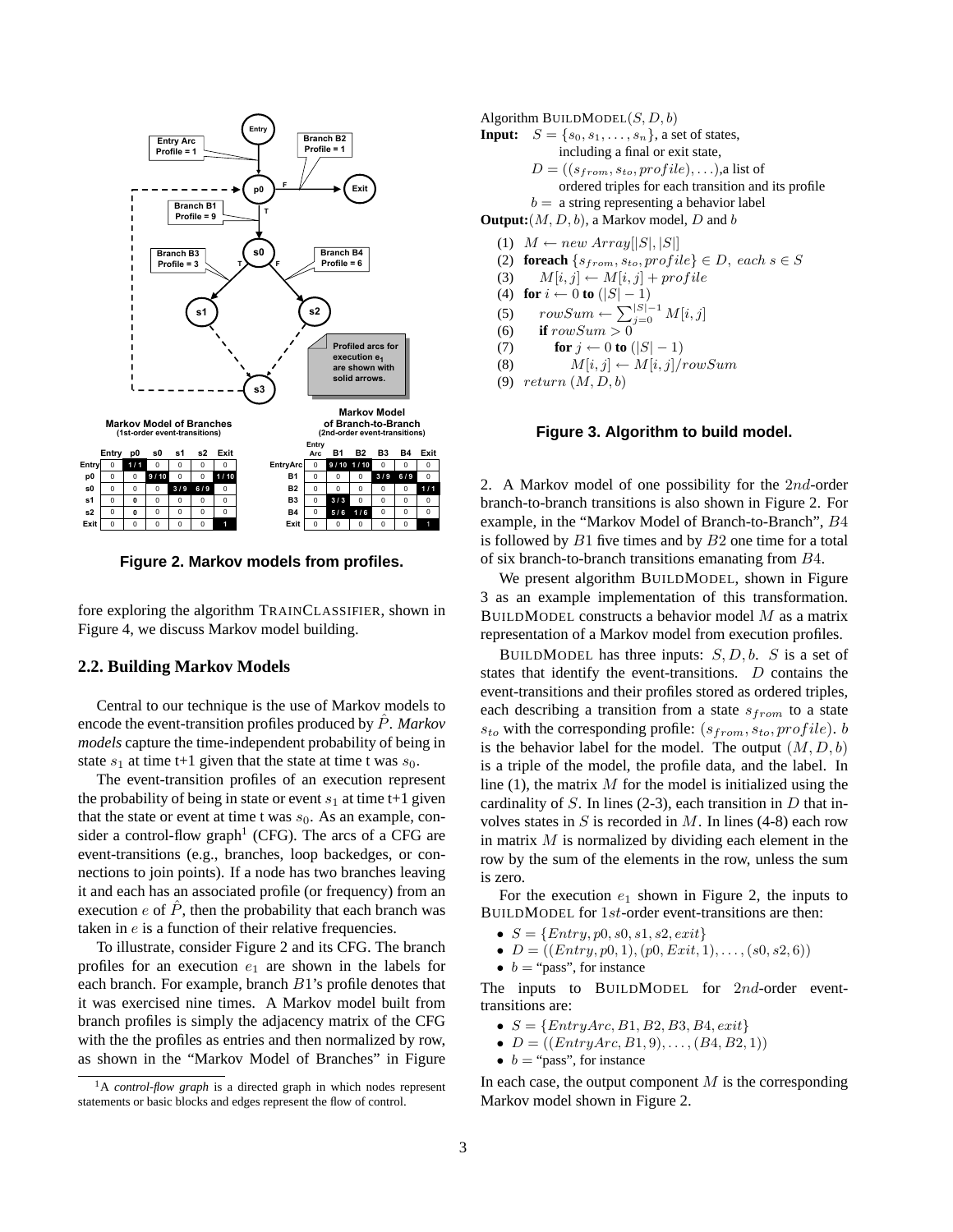Algorithm TRAINCLASSIFIER $(S, T, SIM)$ 

**Input:**  $S = \{s_0, s_1, \ldots, s_n\}$ , a set of states, including a final or exit state,  $T = ((testcase_i, D_i, b_k), \ldots)$ , a list of ordered triples, where  $D = ((s_{from}, s_{to}, profile), \ldots),$ and  $b = a$  string representing a behavior label, SIM, a function to compute the similarity of two Markov models **Output:** C, a set of Markov models, initially ∅ (1) **foreach**  $(testcase_i, D_i, b_k) \in T$ , (2)  $0 < i < |D|, 0 < k < = \#~behavors$ (3)  $C_{b_k} \leftarrow \emptyset$ , initialize Classifier for behavior k (4) **foreach**  $C_{b_k}$ ,  $0 < k \leq \text{# behaviors}$ (5) **foreach**  $(testcase_i, D_i, b_k) \in T$ (6)  $C_{b_k} \leftarrow C_{b_k} \cup BuildModel(S, D_i, b_k)$ (7) Deltas  $\leftarrow \emptyset$ , to collect pair-wise deltas (8)  $Stats \leftarrow new Array[|C_{b_k}|]$ , cluster statistics (9) **while**  $|C_{b_k}| > 2$  $(10)$  //agglomerative hierarchical clustering [9] (11) **foreach**  $(M_i, D_i, b_k) \in C_{b_k}, 0 < i < |C_{b_k}|$ (12) **foreach**  $(M_j, D_j, b_k) \in C_{b_k}, i < j < = |C_{b_k}|$ (13)  $Deltas \leftarrow Deltas \cup SIM(M_i, M_j)$ (14)  $Stats[[C_{b_k}]] \leftarrow StandardDeviation(Deltas)$ (15) **if** KNEE(Stats) **then break** (16) **else** (17)  $(M_x, M_y) \leftarrow Min(Deltas)$ (18)  $D_{merged} \leftarrow D_x \cup D_y$ (19)  $M_{merged} \leftarrow \text{BULDMODE}(S, D_{merged}, b_k)$ (20)  $C \leftarrow (C - M_x - M_y) \cup M_{merged}$ (21)  $C \leftarrow C \cup C_{b_k}$ , add behavior k's models to C  $(22)$  return C

#### **Figure 4. Algorithm to train classifier.**

#### **2.3. Training the Classifier**

Algorithm TRAINCLASSIFIER, shown in Figure 4, trains a classifier from models generated by BUILDMODEL. TRAINCLASSIFIER has three inputs:  $S, T, SIM.$  S is a set of states that are used to identify the event-transitions when BUILDMODEL is called.  $T$  is a list of triples, each containing a test case index, a data structure  $D$  as defined in BUILDMODEL, and a behavior label  $b_k$ . SIM is a function that can be tailored to the specific program and behavior set under study. SIM takes two Markov models as arguments and returns a real number that is the computed difference between the models. We define our SIM in our empirical study (Section 4.2).

In lines (1-3), an empty classifier  $C_{b_k}$  is initialized for each discrete behavior  $b_k$  found in T. Line (4) begins the processing for each  $b_k$ . In lines (5-6), the classifier  $C_{b_k}$  is populated with models built by applying BUILDMODEL to each training instance exhibiting  $b_k$ . Lines (7-8) initialize Deltas and Stats, explained below.

The remainder of the algorithm clusters the models in each  $C_{b_k}$  to reduce their population and to merge similar and redundant models, using SIM. The approach is an adaptation of agglomerative hierarchical clustering [9]. Clustering proceeds as follows. The algorithm uses SIM to calculate the pair-wise difference for all pairs of models in  $C_{b_k}$  and selects the pair of models with the smallest difference. This pair of models is merged, reducing the cardinality of  $C_{b_k}$  by one. The process repeats with a stopping criterion.

In lines (11-14),  $SIM$  is used to calculate these pairwise differences and accumulate them in Deltas at line (13). At each iteration, the algorithm calculates the standard deviation for the values in Deltas and stores it in  $Stats[|C_{b_k}|]$  at line (14). Because the cardinality of  $C_{b_k}$ decreases by one per iteration, it serves as an index into Stats[]. KNEE checks the set of standard deviations accumulating in  $Stats$  at line (15) to determine the rate of change in the slope of a line fit to them. This knee detection could be done by hand, but for the purposes of our empirical evaluations, we detect a "knee" when the sum of standard error (SSE) in a linear regression of the data points in Stats[] increases by a factor of ten or more between iterations.

If a knee is detected, the clustering stops for that behavior group and the models in  $C_{b_k}$  are added to C, the final classifier. In the absence of a knee, the process stops with one model, per the constraint in line (9). Otherwise, the two closest models  $M_1$  and  $M_2$  are merged in lines (17-20), by calling BUILDMODEL with the union of the corresponding profile sets  $D_1$  and  $D_2$ . Note that the clusters are formed into new models, each of which contains the profiles of all the training instances contributing to the cluster.

At line (21), the clustered models in  $C_{b_k}$  are added to  $C$ , the classifier. After all the behavior groups have been processed, the final  $C$  is returned.

## **2.4. Using the Classifier**

We can use the classifier C to label new executions of  $\ddot{P}$ . To classify a new execution  $e_k$  of  $\hat{P}$ , each of the constituent models of  $C$  rates  $e_k$  with a probability score. The model with the highest probability score provides the behavior label for  $e_k$ .

The *probability score* is the probability that the model M produced the sequence of event- or state- transitions in the execution  $e_k$ . As an example, refer to Figure 2, and consider another execution  $e_2$  of the program with the following execution trace of branches, including the entry arc:  ${Entry Arc, B<sub>1</sub>, B<sub>3</sub>, B<sub>1</sub>, B<sub>3</sub>, B<sub>2</sub>}$ . To calculate the probability score that the Markov model  $M$  in Figure 2 produced  $e_2$ , we compute the product of the successive probabilities of the transitions in M:  $P = P(Entry \; Arc) * P(B_1) * P(B_2)$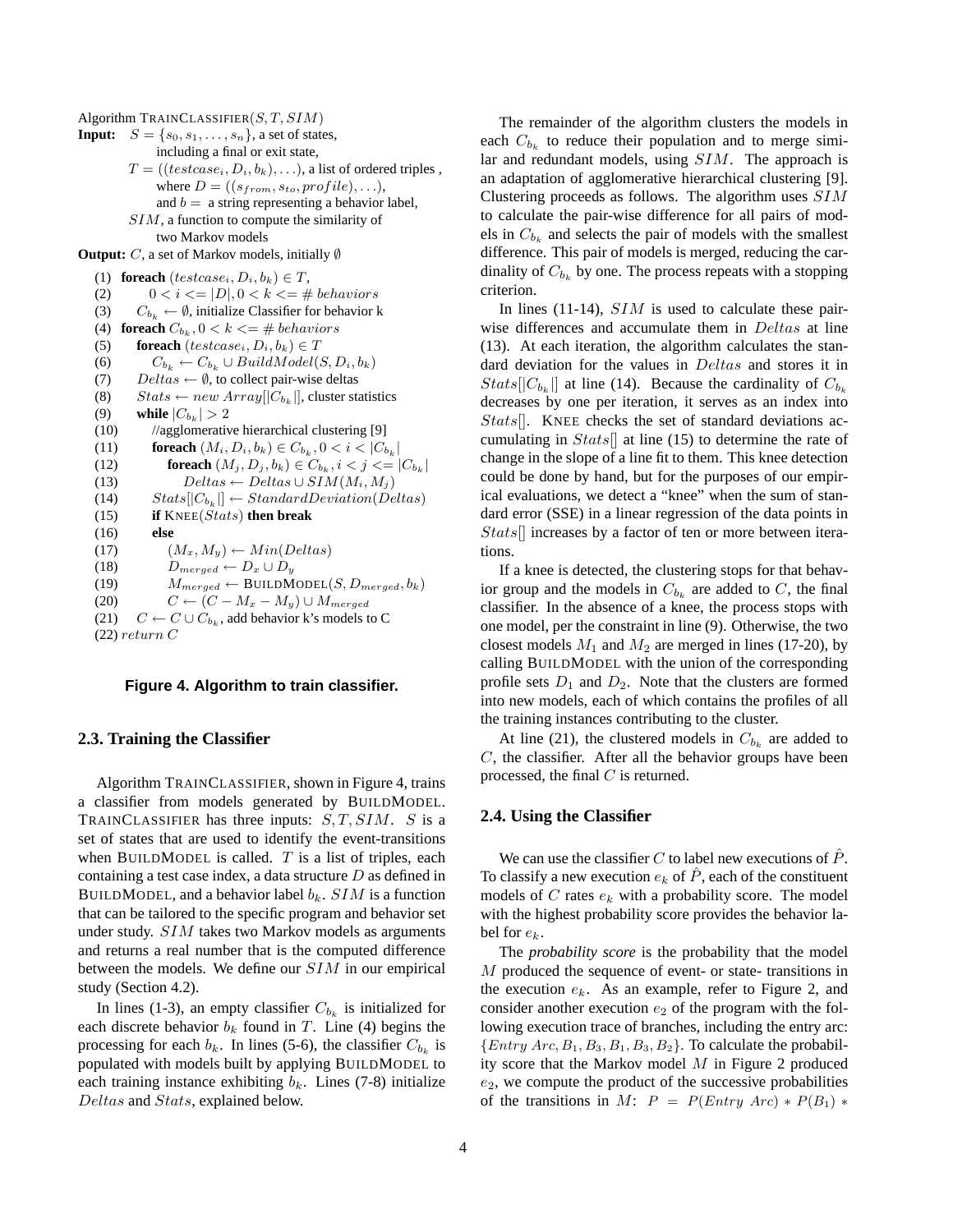$P(B_3) * P(B_1) * P(B_3) * P(B_2)$ . Thus  $P = 1.0 * 0.9 *$  $0.333 * 0.9 * 0.333 * 0.1 = 0.008982$ . The profile of each of branches  $B_1$  and  $B_3$  in our trace is two. The probability can be directly calculated using the profiles as exponents:  $P = 1.0^{1} * 0.9^{2} * 0.333^{2} * 0.1^{1}$ . A model will return a probability score of zero, meaning *unknown*, if any eventtransition in the execution it is scoring has a zero probability in the model.

Note that since probabilities calculated by multiplication become very small, for ease of computation we use the standard transformation to the sum of the logarithms of each probability.

#### **2.5. Bootstrapping the Classifier**

There are a number of learning strategies for training classifiers in addition to the passive learning technique (used in TRAINCLASSIFIER) [9]. We concentrate on a type of active learning [5] called bootstrapping. Our application of *bootstrapping* first uses the classifier to score new executions and to collect only those executions that remain unknown. Then these unknown executions are considered candidates representing new behaviors and each is evaluated, given a behavior label, and identified as a new training instance for the classifier. The classifier is retrained using the expanded set of training instances.

We explore an application of bootstrapping to classifier training in the scenario presented in the next section. We use this scenario to inform our empirical studies in the subsequent section.

# **3. Scenario**

In this section we present a scenario that illustrates the use of our technique to aid a developer in extending the scope of an existing test plan.

A developer Dev has designed and implemented a version of a program P. Dev has developed a test plan to use with  $P$  and plans to expand it to test future releases of  $P$ . Dev is also interested in measuring the quality of the test plan in terms of its coverage of  $P$ 's requirements. Test plan development and testing are expensive and often developers release software that has been tested and accepted only for some core functionality [17, 19]. By using a measure of test plan quality, Dev can estimate some of the risks involved in releasing  $P$  with the current test plan.

The goal of creating new test cases for a test plan is to test additional behaviors. The design of a test case involves selecting test data that will induce new behavior and then evaluating the outcome of executing  $P$  with the test data. Dev wants to augment the test plan for  $P$  with new test cases but seeks a way to reduce the cost of doing so. Dev

has an automated test data generator for  $P$ , but still relies on employees to evaluate each execution.

We provide a solution to  $Dev$  as an application of bootstrapping to refine the classifier built with our technique. Figure 5 is a data-flow diagram of our application. In the



**Figure 5. Automating test case selection.**

diagram, Stage 1 of our technique from Figure 1 produces the instrumented  $\ddot{P}$  and the set of training instances from the initial test plan. Stage 2 of our technique from Figure 1 produces the classifier  $C$ . Our application executes  $P$  with test data produced by the test data generator and classifies each execution using  $C$ . For the bootstrapping process, our application selects as candidates only those executions that remain unknown. These candidates are evaluated and given a behavior label. They are then stored as new training instances for refining  $C$ . The corresponding test case for each candidate is generated and added to the test plan. Our application retrains  $C$  at certain intervals using the augmented set of training instances, stopping when the rate of detection of unknown executions falls below some threshold.

Our application provides at least two economic benefits to  $Dev.$  First, by guaging the rate at which unknown executions are produced, Dev can estimate the risks associated with the current test plan. Secondly, using our application, Dev can improve the efficiency with which new test cases for new behaviors are generated compared to simply evaluating all new executions. We explore this gain in efficiency in our empirical Study 3 (Section 4.5).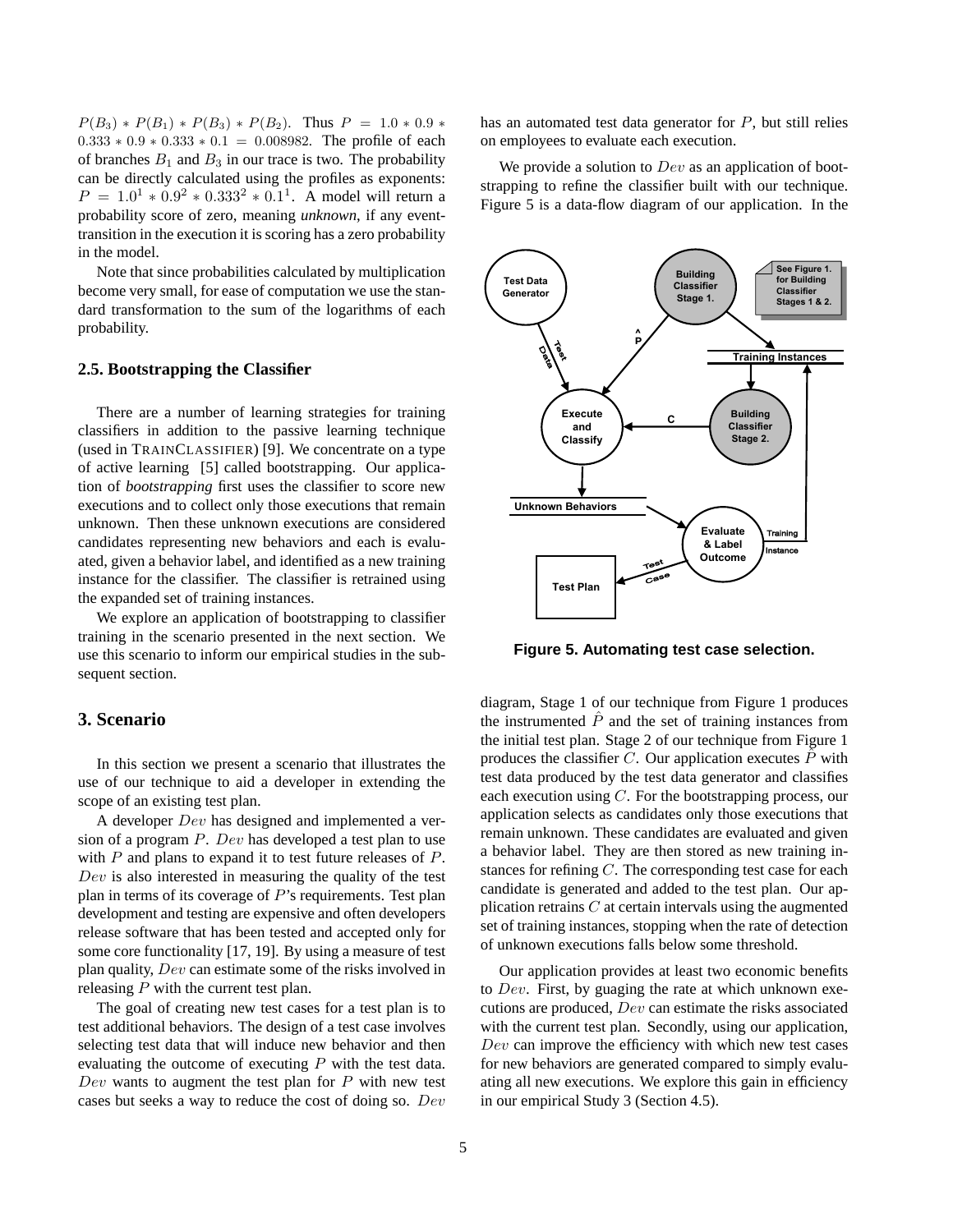## **4. Empirical Studies**

To validate our technique and to explore its use in the described scenario, we performed three empirical studies.

#### **4.1. Infrastructure**

The subject for our studies is a C program, SPACE, that is an interpreter for an antenna array definition language written for the European Space Agency. SPACE consists of 136 procedures and 6,200 LOC, and it has 33 versions, each containing one fault discovered during development, and a set of 13,585 tests cases. In these studies, we chose both 1st-order method calls and 2nd-order branchto-branch transitions as the event-transitions for our models. We used the ARISTOTLE analysis system [2] to instrument each of fifteen randomly chosen versions of SPACE to profile these transitions, executed each version with all test cases, and stored the results in a relational database. We built a tool, ARGO, using C#, that implements our algorithms, technique, and application.

#### **4.2. Empirical Method**

Our empirical method evaluates the classifiers built by our technique and by our application of bootstrapping. For these studies, we chose the two behavior labels "pass" and "fail". The method has four steps using our database of profiles of branch-to-branch and method call event-transitions for SPACE:

- 1. Select a version of SPACE
- 2. Select a set of test cases for training
- 3. Build a classifier.
- 4. Evaluate the classifier on the remaining test cases.

For these evaluations, we define two metrics: Classifier Precision and Classifier Safety. *Classifier Precision* is the ratio of the number of unknown executions to the number of classifications attempted. *Classifier Safety* is the ratio of the number of executions correctly classified to the difference between the number of classifications attempted and the number of unknown executions. Classifier Precision measures the ability of the classifier to recognize behaviors with which it is presented. Classifier safety measures the behavior detection rate. As an example, suppose C scores a total of 100 executions and correctly classifies 80 and incorrectly classifies 2, leaving 18 unknown. Then Classifier Precision=  $\frac{18}{100}$  = 0.18 and Classifier Safety=  $\frac{80}{100-18}$  = 0.976. Note that it is possible for a classifier to recognize all executions incorrectly, yielding maximum precision and zero safety.

Our technique requires a definition for the similarity function SIM. SIM has two inputs:  $M_1$  and  $M_2$ , the two models to be compared. SIM manipulates the models but does not permanently alter them. We developed our definition of SIM for SPACE by trial and error, discovering that agglomerative clustering using a *binary metric* [7] performed better when the 2nd-order branch-to-branch eventtransitions were excluded. It follows these steps:

- 1. Set all entries for branch-to-branch transitions to 0, keeping only method transitions
- 2. Set all non-zero entries to 1
- 3. Calculate the binary matrix difference  $l_{\rm}$

$$
SIM(M_1, M_2) = \sum_{i=1}^{k} \sum_{j=1}^{k} |M_{1_{ij}} - M_{2_{ij}}|
$$

## **4.3. Study 1: Evaluating the Classifiers**

The goal of our first study was to evaluate our technique for passively training classifiers in terms of Classifier Precision and Classifier Safety. For each of the 15 selected versions of SPACE, we repeated the following process 10 times:

- 1. Select random training sets of sizes 100, 150, 200, 250, 300, and 350.
- 2. Build a classifier from each training set.
- 3. Evaluate the classifiers.

Figure 6 summarizes the results for all classifiers evaluated. The graph's horizontal axis represents the size of the training set and the vertical axis represents Classifier Precision. In the graph, a box-plot summarizes the distribution of results for classifiers built using each training set size. The top and bottom of the box represent the third and first quartiles respectively, while the additional horizontal line in each box locates the median. For instance, at training set size 200, the median is 0.298, the first quartile is 0.278, and the third quartile is 0.332. The "whiskers" above and below the box mark the extent of  $1.5 * IQR$ , where  $IQR$  is the inter-quartile range (i.e., the vertical dimension of the box). The individual points above and below the whiskers (shown using a "+") are the outliers. The trend-line fit through the medians shown in the graph is quadratic.

The table in Figure 6 summarizes the parametric statistics. For each training set size listed in the left column, the table shows the number of classifiers, the mean, standard deviation, and the 95% confidence interval of the mean. As the size of the training set increases, Classifier Precision improves, until at a size of 350, the mean is 0.184. This mean represents 2435 unknown test cases (i.e.,  $0.184 * (13585 - 350)$ . Likewise, the standard deviation at 350 represents 356 test cases (i.e., 0.0269 ∗ (13585−350)).

The quadratic trend-line and the decreasing variation in the distribution of Classifier Precision values with increasing training set size suggest that the rate of improvement will continue to decrease. This result is a property of both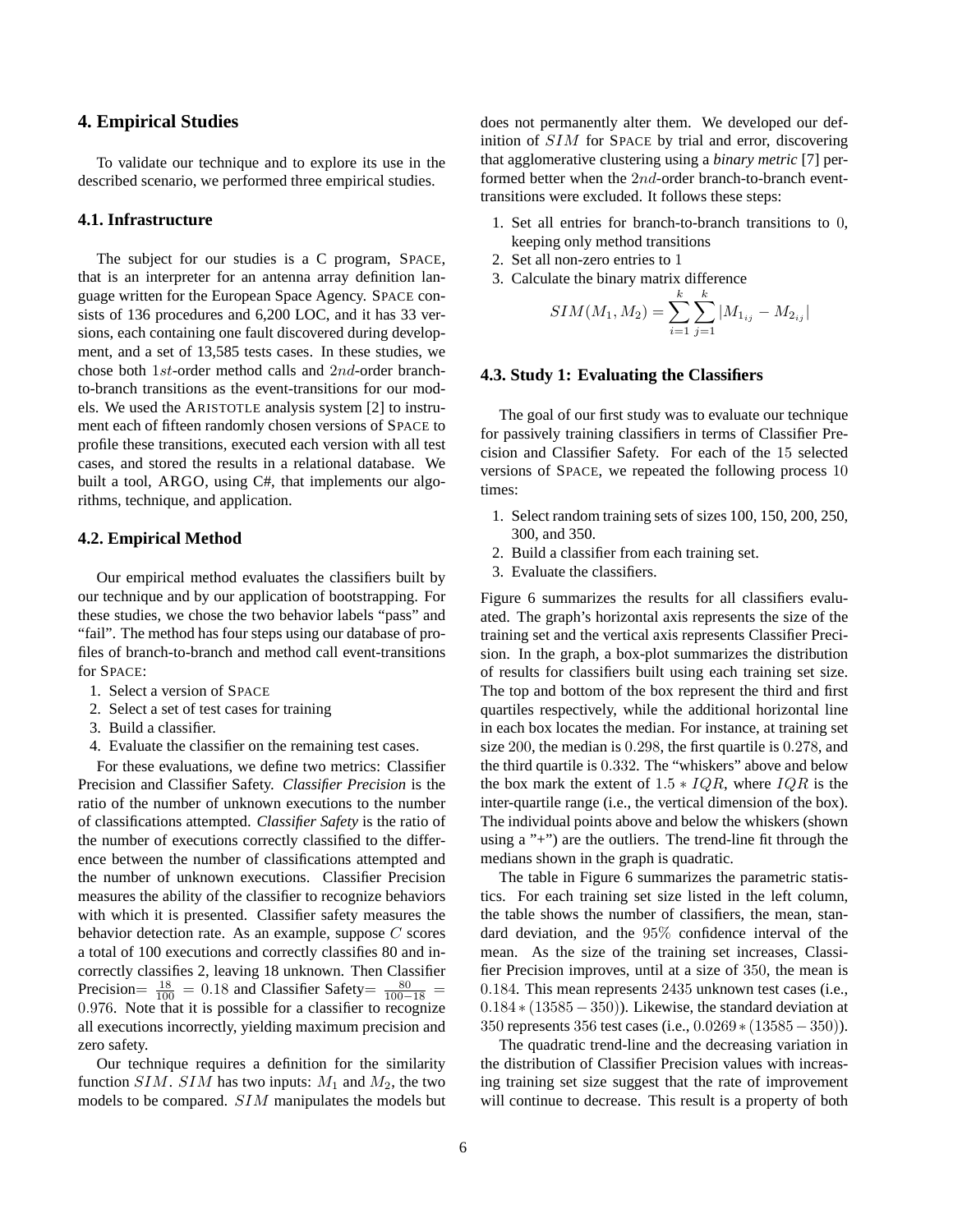

**Figure 6. Study 1: Classifier Precision.**

SPACE and the distribution of behaviors in its test suite. The results also indicate that the classifier model is able to learn and continuously improve with these data, albeit at a slowing rate.

training set size  $350$  is  $0.977$ , which represents  $304$  wrongly The table in Figure 7 summarizes the parametric statistics for Classifier Safety. The means are uniformly high. It is possible that larger training set sizes could reveal a trend for Classifier Safety, but given its current high value, there is not much room for improvement. The mean value for classified behaviors (i.e.,  $(1 - 0.977) * (13585 - 350)$ ).

## **4.4. Study 2: Bootstrapping the Classifiers**

The goal of our second study was to evaluate our application of bootstrapping to refining the classifiers built by our technique. In order to compare our results with those of Study 1, we chose an approach to bootstrapping that gives the classifier new executions until the number of unknown is executions reaches a threshold. In this study, we set the threshold at 50. We then labeled these 50 executions using

| Training         | Number of          |       | <b>Standard</b>  | 95% Confidence          |
|------------------|--------------------|-------|------------------|-------------------------|
| <b>Set Sizel</b> | <b>Classifiers</b> | Mean  | <b>Deviation</b> | <b>Interval of Mean</b> |
| 100              | 150                | 0.975 | 0.0448           | 0.968 to 0.983          |
| 150              | 150                | 0.977 | 0.0406           | 0.971 to 0.984          |
| 200              | 150                | 0.977 | 0.0353           | 0.971 to 0.983          |
| 250              | 150                | 0.979 | 0.0326           | 0.973 to 0.984          |
| 300              | 150                | 0.978 | 0.0342           | 0.973 to 0.984          |
| 350              | 150                | 0.977 | 0.0319           | 0.972 to 0.982          |

**Figure 7. Study 1: Classifier Safety.**



**Figure 8. Study 2: Classifier Precision.**

a database lookup, and added them to the training set for the classifier. Finally, we retrained the classifier using the augmented set of training instances, and repeated the search for unknown executions. Thus, beginning with a training set size of 100, the increments of 50 parallel those in Study 1. In each instance of this study, the exact initial training set of size 100 used in Study 1 is used again.

evaluated with a graph and table similar to those in Fig-Figure 8 summarizes the results for all the classifiers ure 6. Here, the variation in the distribution of Classifier Precision values also decreases with increasing training set size. The Classifier Precision approaches 0 at training set size 350, where the mean of 0.015 represents 198 unknown executions (i.e.,  $0.015*(13585-350)$ ). Here, the quadratic trend-line fit to the medians in the graph is asymptotic to a Classifier Precision of 0. This result is a property of both SPACE and the distribution of behaviors in its test suite. The results also indicate, as in Study 1, that the classifier model is able to learn and continuously improve with these data, albeit at a slowing rate.

the table in Figure 9 summarizes the parametric statis-

| Training | Number of          |       | <b>Standard</b>  | 95% Confidence          |
|----------|--------------------|-------|------------------|-------------------------|
| Set Size | <b>Classifiers</b> | Mean  | <b>Deviation</b> | <b>Interval of Mean</b> |
| 100      | 150                | 0.976 | 0.0449           | 0.968 to 0.983          |
| 150      | 150                | 0.974 | 0.0435           | 0.967 to 0.981          |
| 200      | 150                | 0.975 | 0.0416           | 0.968 to 0.982          |
| 250      | 150                | 0.976 | 0.0399           | 0.970 to 0.983          |
| 300      | 150                | 0.977 | 0.0353           | 0.971 to 0.983          |
| 350      | 150                | 0.976 | 0.0321           | 0.971 to 0.982          |

**Figure 9. Study 2: Classifier Safety.**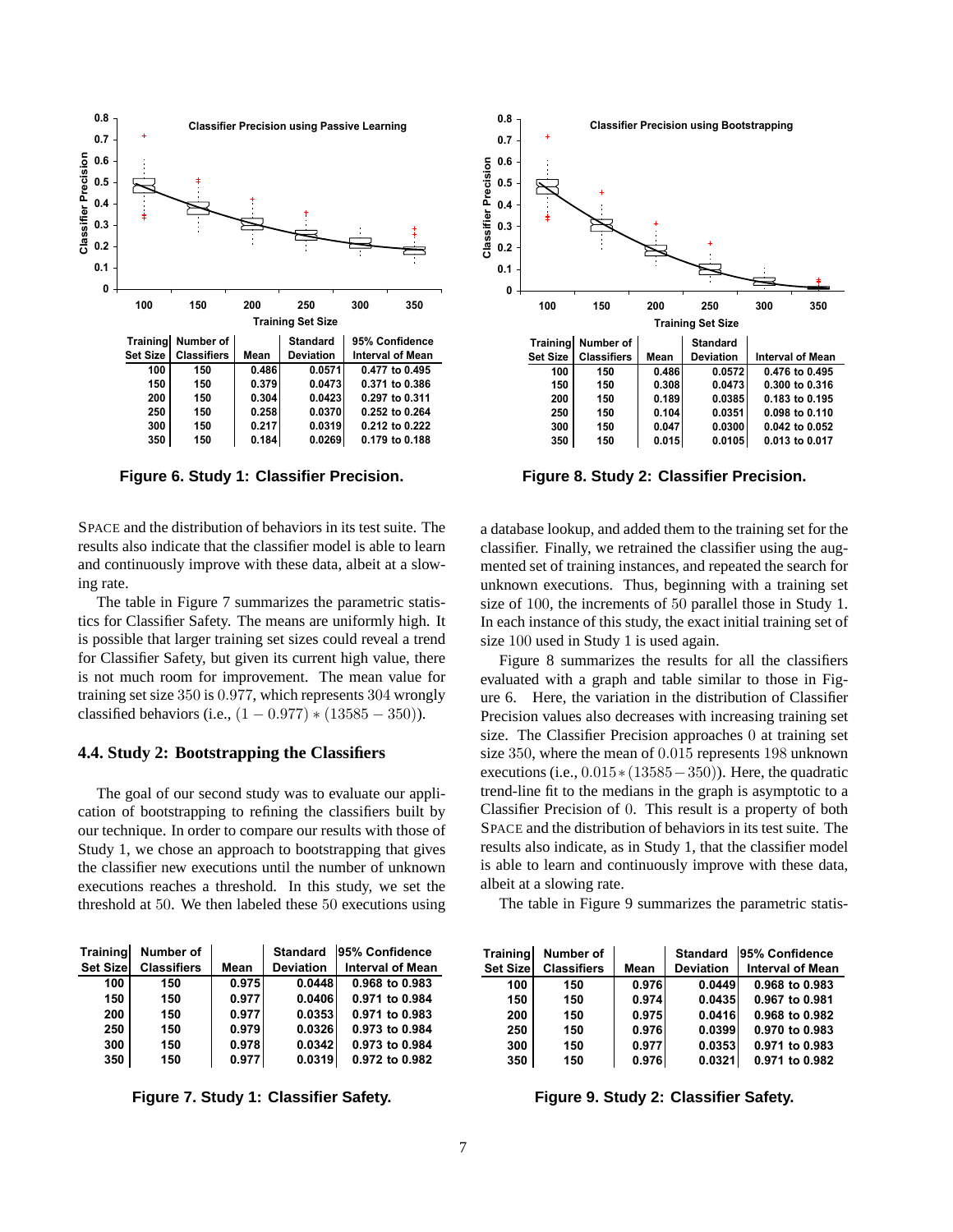tics for Classifier Safety. As in Study 1, the means are uniformly high. It is possible that larger training set sizes could reveal a trend for Classifier Safety, but given its current high value, there is not much room for improvement. The mean value for training set size 350 is 0.976, which represents 317 wrongly classified behaviors (i.e.,  $(1 - 0.976) * (13585 - 350)$ . This mean value is slightly less than that in Study 1, but a comparison is not appropriate again because of the small size of the training set.

#### **4.5. Study 3: Passive Learning vs. Bootstrapping**

The goal of our third study was to compare the rates of growth in Classifier Precision between passive learning and bootstrapping. It is this comparison that motivates our presented scenario. The comparison of the results of Study 1 and Study 2 are shown in Figure 10. The dotted curve



**Figure 10. Study 3: Comparison of learning techniques.**

shows the means from Study 1 and the solid curve shows the means from Study 2. The two sets of classifiers were initialized with the same training set at size 100.

As the training set size increases, so does the gain in Classifier Precision of bootstrapping over passive learning. As an example, consider size 200, where the difference is 1525 executions (i.e.,  $(0.304 - 0.189) * (13585 - 200)$ ). Imagine that developer Dev in our scenario, using SPACE as  $P$ , built an initial classifier  $C$  with the 100 test cases in P's test plan. Now for an additional investment in evaluations of 100 more executions, giving a training set size of 200, the classifier in Study 1 yields, on average, 4069 unknown executions (i.e.,  $0.304 * (13585 - 200)$ ). The corresponding classifier from Study 2 yields, on average, 2529 unknown executions (i.e.,  $0.189 * (13585 - 200)$ ). The benefit of the application of bootstrapping over passive learning is 1540 classified executions or 38% for the same investment in evaluating 100 executions. From the graph, it is clear that the rate of improvement continues to increase through training set size 350.

The second economic benefit for *Dev* is an estimation of the risks involved in releasing  $P$  with its current test plan. By simply using our technique to build a classifier from the test plan and then measuring the rate of unknown executions it produces from additional test data,  $Dev$  can rate the quality of the test plan. For instance, if after a fixed time, no new test data produce unknown executions, then Dev has confidence in the test plan. On the other hand, a high rate of detection of unknown behaviors, expressed as Classifier Precision, signals a risk to deployment.

# **5. Related Work**

The previous work that is closest in spirit and method to this paper is that of Podgurski and colleagues [18, 7]. This work uses clustering techniques to build statistical models from program executions and applies them to the tasks of fault detection and failure categorization. The two primary differences between our technique and this previous work is the central role of Markov models in our approach and our use of active learning techniques to improve the efficiency of behavior modeling.

Dickinson, Leon, and Podgurski demonstrate the advantage of automated clustering of execution profiles over random selection for finding failures [7]. They use various profiles, including branch profiles, as the basis for cluster formation. We focus on the utility of 2nd-order Markov models as predictors of program behavior. In Podgurski et al. [18], clustering is combined with feature selection, and multidimensional scaling is used to visualize the resulting grouping of executions. In both of these works, the clustering methods are passive in the sense that clusters are formed from a batch of data and then used for subsequent analysis. In contrast, we explore an active learning technique that interleaves clustering with evaluation for greater efficiency.

Another group of related papers share our approach of using Markov models to describe the stochastic dynamic behavior of program executions. Whittaker and Poore use Markov chains to model software usage from specifications prior to implementation [21]. In contrast, we use Markov models to describe the statistical distribution of transitions measured from executing programs. Cook and Wolf confirm the power of Markov models as encoders of individual executions in their study of automated process discovery from execution traces [6]. They concentrate on transforming Markov models into finite state machines as models of process. In comparison, our technique uses Markov models to directly classify program behaviors. Jha, Tan, and Maxion use Markov models of event traces as the basis for intrusion detection [14]. They address the problem of scoring events that have not been encountered during training, when we focus on the role of clustering techniques in developing accurate classifiers.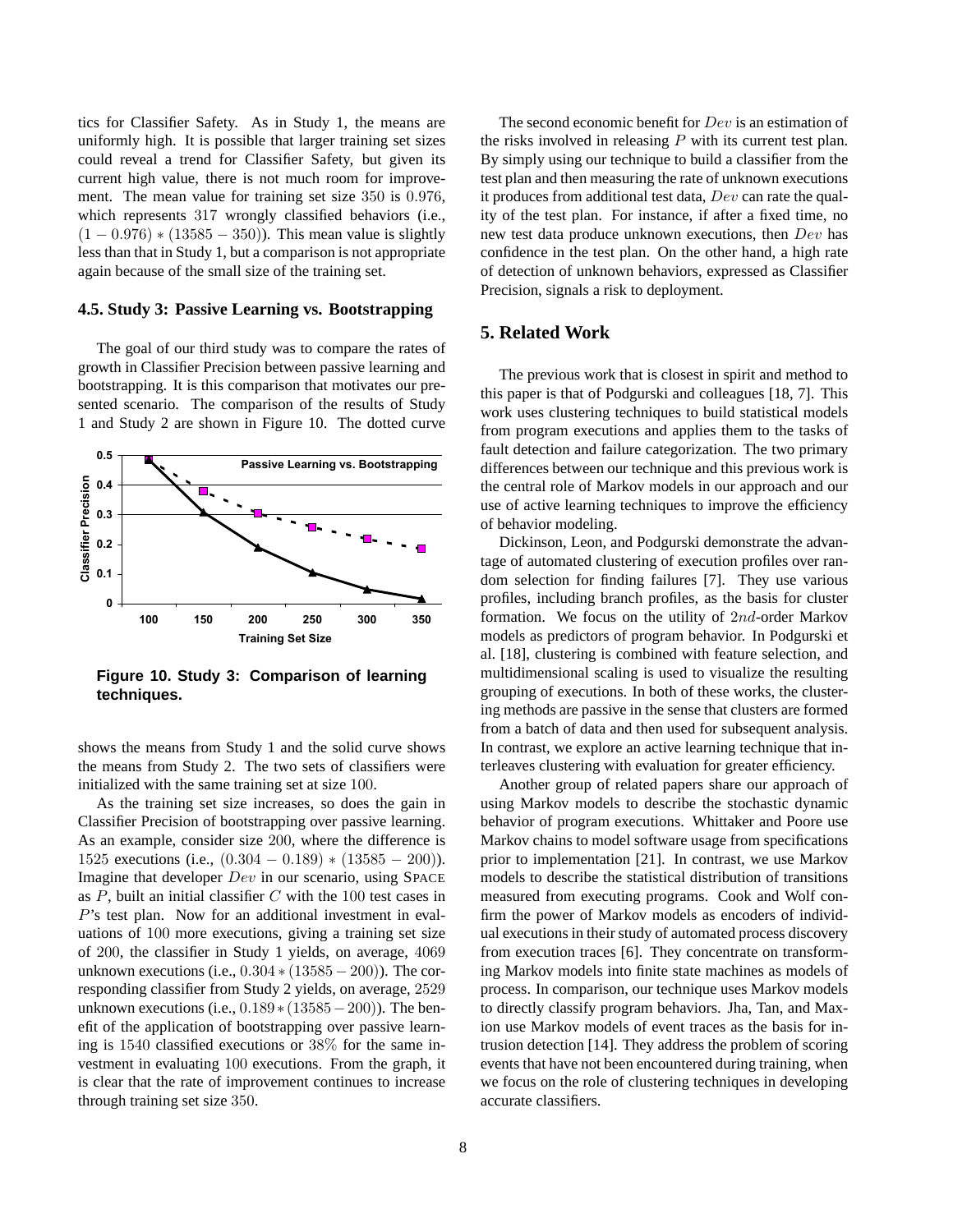The final category of related work uses a wide range of alternative statistical learning methods to analyze program executions. Although the models and methods in these works differ substantially from ours in detail, we share a common goal of developing useful characterizations of aggregate program behaviors. Harder, Mellen, and Ernst automatically classify software behavior using an operational differencing technique [11]. Their method extracts formal operational abstractions from statistical summaries of program executions and uses them to automate the augmentation of test suites. In comparison, our modeling of program behavior is based exclusively on the Markov statistics of events. Gross and colleagues propose the Software Dependability Framework, which monitors running programs, collects statistics, and, using multivariate state estimation, automatically builds models for use in predicting failures during execution [10]. In comparison, we use Markov statistics of events to model program behavior.

Munson and Elbaum posit that actual executions are the final source of reliability measures [16]. They model program executions as transitions between program modules, with an additional terminal state to represent failure. They focus on reliability estimation by modeling the transition probabilities into the failure state. We focus on behavior classification for programs that may not have a well-defined failure state. Ammons, Bodik, and Larus describe specification mining, a technique for extracting formal specifications from interaction traces by learning probabilistic finite suffix automata models [1]. Their technique recognizes the stochastic nature of executions, but it focuses on extracting invariants of behavior rather than mappings from execution event statistics to behavior classes.

## **6. Discussion, Conclusions and Future Work**

We have presented our technique for the automated modeling and classification of software behaviors based on the equivalence of Markov models to 1st- and 2nd-order eventtransition profiles in program executions. We have presented an application of our technique that efficiently refines our classifiers using bootstrapping, and we illustrated with a scenario how our application could reduce the costs and help to quantify the risks of software testing, development, and deployment.

We performed three empirical studies that validate both the technique and the application as well as support the presented scenario. However, there are several threats to the validity of our results. These threats arise because we used only fifteen versions of one medium-sized program and its finite set of 13, 585 test cases. However, SPACE is a commercial program and the versions contain actual faults found during development. Furthermore, the specific structure of SPACE may be uniquely suited to our technique.

Nevertheless, our empirical studies of fifteen versions of SPACE demonstrated that the application of our technique is effective for building and training behavior classifiers for SPACE. The work suggests a number of research questions and additional applications for future work.

First, we discovered that agglomerative hierarchical clustering was sensitive to the granularity of the similarity metric used. We will investigate ways to tune this and other metrics suggested by reference [7] as well as explore additional clustering algorithms.

Second, we found that 1st- and 2nd-order eventtransitions were powerful for the modeling and classification of behaviors. We plan to explore models of order 3 and higher to determine the most effective granularity for modeling dependencies. We will investigate uses of these models to detect sub-behaviors such as inside individual modules, and to detect more abstract behaviors such as those modeled by operational profiling.

Third, whereas our empirical studies demonstrate the effectiveness of the behavior labels "pass" and "fail", we saw that the classifiers for each of these behaviors were composed of several models. This suggests that we may be able to automatically identify more fine-grained behaviors. We are interested in the relationship between the Markov models for specific behaviors and their representation in the requirements and specifications for a program. If there is a demonstrable relation, it may lead to techniques for evaluating the quality of a test plan or to tools to aid reverse engineering.

Fourth, our empirical studies show that for our subject, bootstrapping improves the rate at which the classifier learns behaviors. We will investigate other machine learning techniques and their possible application to the training of behavior classifiers. Of particular interest is determining the best set of event-transitions or, as Podgurksi and colleagues suggest, the best set of features [18] with which to train classifiers.

Fifth, our empirical studies show the effectiveness of our application for classifying the behavior of our subject. We need to determine how the application will perform for other programs. We will formulate and explore additional applications of our techniques, such as the detection of behavioral profiles in deployed software, anomaly and intrusion detection, and testing non-testable programs. We will also explore ways to provide for programs to be self-aware of their behaviors by having access to models of behavior.

Finally, we plan to explore the use of Hidden Markov models (HMM) to extend our behavior modeling technique. An HMM augments a standard Markov model with a set of variables known as the observations. The state of the Markov model becomes a hidden variable, accessible only through the observations emitted by the Markov model. HMMs are interesting from two perspectives. First, simple